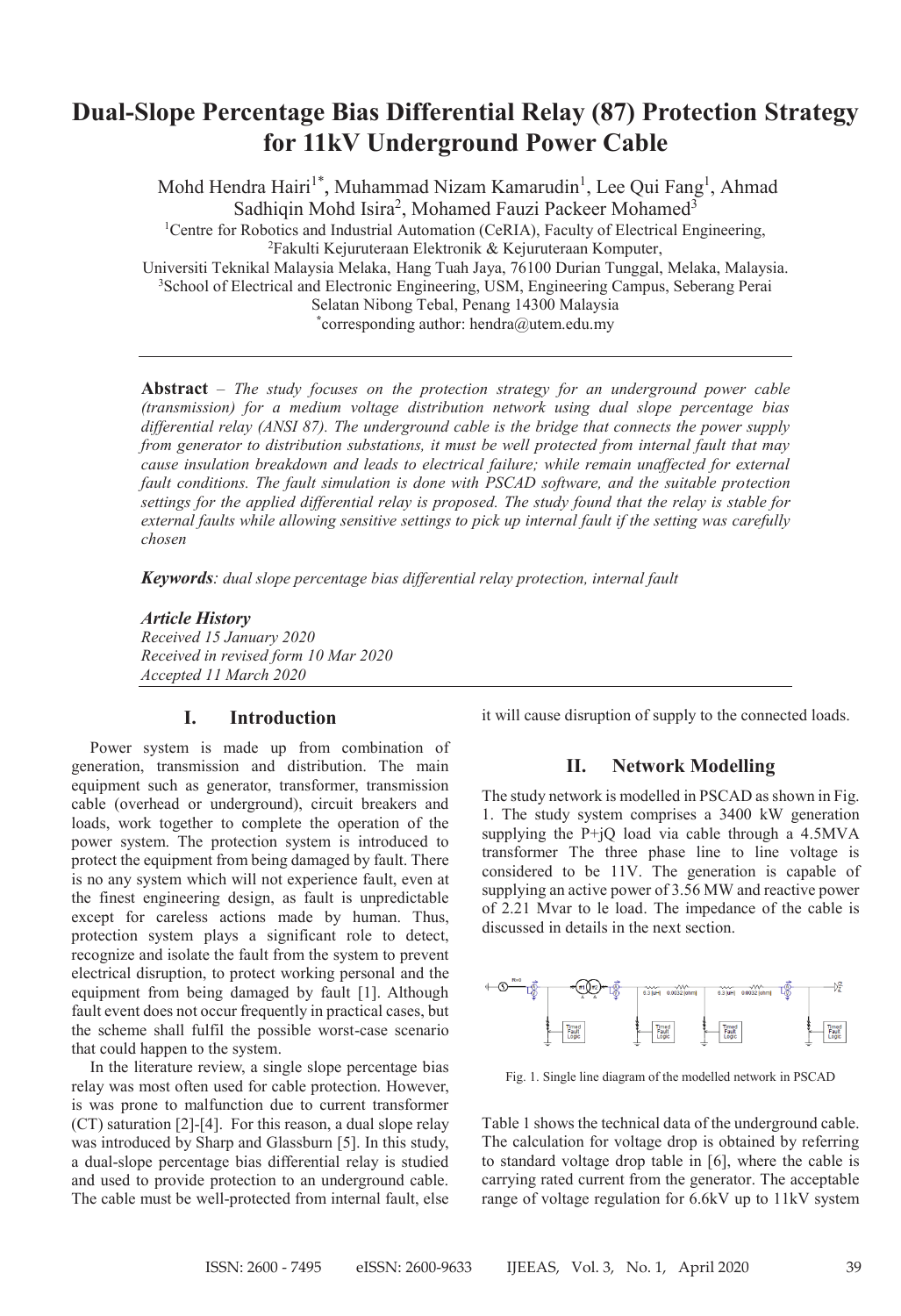is  $\pm$  5% according to TNB requirement. Thus, it is important to ensure that the voltage drop across the transmission cable is small enough to compensate with losses in other parts of the system. The dual slope percentage bias differential relay is designed to protect this underground cable from experiencing internal faults.

|                    | <b>TABLE I</b><br>TECHNICAL DATA OF THE UNDERGROUND CABLE (UGC) |
|--------------------|-----------------------------------------------------------------|
| Item               | Parameter                                                       |
| Length             | 25 meter                                                        |
| Type               | $Ix3C240mm2$ Aluminum<br>XLPE/SWA/PVC                           |
| Rating             | 6350/11000 V                                                    |
| $I_{(max)}$        | 386 A                                                           |
| $V_{drop \ (max)}$ | 1.67 (with 223A)                                                |
| Resistance         | $0.0068 \Omega$ /phase                                          |
| Inductance         | $12.6$ uH                                                       |

### **III. Methodology**

Referring to Fig. 2, the studies is started with modelling of power system network in PSCAD. Then, symmetrical and unsymmetrical faults are applied and analyzed on the fault characteristics. From the observed magnitude of fault currents, a suitable setting for dual-slope percentage bias differential relay is proposed to ensure that the protection relay responds to internal fault while remain unaffected for external fault. If the proposed setting has resulted in error response of the relay, the setting has to be recalculated. The response is then collected for further analysis purposes.



Fig. 2. The flowchart of the project

#### **IV. Fault Analysis**

Faults are applied in 4 different locations as shown in **Error! Reference source not found.**, where the fault type covers single line to ground (L-G), double line (L-L), double line to ground (L-L-G) and three phase fault (L-L- $L-G$ ).

|                               | <b>TABLE II</b>      | FAULT CURRENT MEASURED BY CURRENT DIFFERENTIAL RELAY        |
|-------------------------------|----------------------|-------------------------------------------------------------|
| Fault type                    | $I_{\text{DIFF}}(A)$ | $I_{BIAS}(A)$                                               |
|                               | Internal Fault       |                                                             |
| $L-G$                         | 526                  | 413                                                         |
| $L-L$                         | 6274                 | 3292                                                        |
| L-L-G                         | 6273                 | 3287                                                        |
| $L-L-L$                       | 7635                 | 3964                                                        |
|                               | External Fault       |                                                             |
| Transformer<br>primary side   | $\approx$ 0          | $\approx$ 170 (All fault type)                              |
| Transformer<br>secondary side | $\approx 0$          | $\approx$ 150 (All fault type)                              |
| Input of outgoing<br>feeder   | $\approx$ 0          | $\approx$ 670 (L-G), 6350 (L-L & L-<br>L-G), 7670 (L-L-L-G) |

Table II tabulates the summarization of fault current measured by the differential relay. The differential relay reads the current flowing in and out from the protected unit which then form the difference of current  $(I_{diff})$  and average current (Ibias). Kirchhoff current law (KCL) is applied in the measurement. The  $I_{diff}$  (y-axis) is obtained by subtracting current flowing out from the current that flows in the protected unit; while Ibias (x-axis) is the average current that flows through the protected unit, obtained by dividing two from the summation of current that flows in and out from the equipment. The concept of tripping is shown in Fig. 3. The analyzed fault current is used to determine the settings in term of the bias slope percentage and pick up difference currents for the differential relay



Fig. 3. Tripping curve for percentage bias differential relay [1]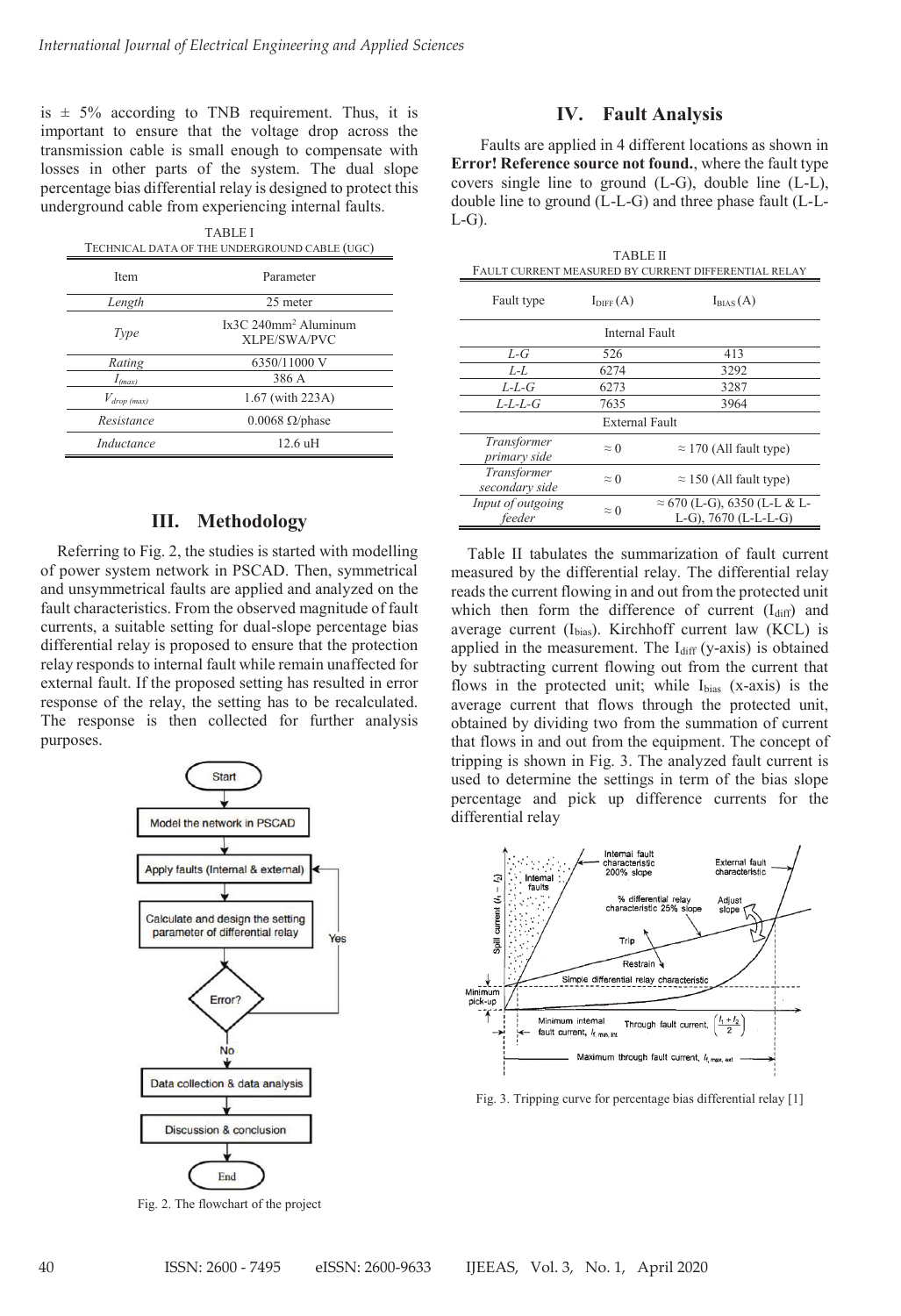

Fig. 4. Operating concept of percentage bias differential relay Fig. 4. Operating concept of percentage bias differential relay

The operation of differential relay can be simplified to the ratio of I<sub>diff</sub> over I<sub>bias</sub> which falls above or below the region from slope [6,7]. If the measured fault falls above the slope, which is the tripping or operating zone, then the relay will issue tripping signal; while if it falls under the slope, which known as restraining zone, then no tripping signal will be issued. The process is visualized in Fig. 4.[8,9]

The slope percentage is determined by the calculation as follows:

For first slope (K1) region,

$$
^{214}/_{800} \times 100\% = 26.75\%
$$

For second slope (K2) region,

 $6274/3292 \times 100\% = 190.58\%$  for (L-L)  $6273/3287$  x 100% = 190.84% for (L-L-G)  $7635/3964 \times 100\% = 192.61\%$  for (L-L-L-G)

The selected setting of slope percentage for K1 is 25 % and K2 is 180%; while the pickup  $I_{diff}$  (IS1) is 400A and pick up Ibias (IS2) is 800A.

# **VI. Modelling of the Differential Relay**

Fig. 5 shows the modelled percentage biased differential relay in PSCAD while Fig. 6 is the algorithm of the relay. Case 1 and 2 are the relay algorotihm provided in PSCAD. Using these algorithms, the tripping operation can be represented in mathematical formula as written in equation  $(1.1)$  and  $(1.2)$ . If the measured I<sub>diff</sub> fulfilled the tripping condition, then tripping signal will be issued by the relay to open the circuit breaker to isolate fault.



Fig. 5. Modelling of dual slope percentage bias differential relay in PSCAD



Fig. 6. Allocation of setting parameter on relay's operating graph [4]

Case 1: Ibias < IS2,  $|Idiff| > (K1*Ibias) + IS1$  $(1.1)$ Case 2: Ibias => IS2,  $|Idiff| > (K2*Ibias) - [(K2-K1)*IS2] + IS1$  (1.2)

# **VII. Result and discussion**

The tripping response of the differential relay is observed after setting is inserted by reinjecting 4 types of fault scenarios. Table III shows the output response of differential relay with tripping signal in bolded green line,  $I<sub>diff</sub>$  in blue line and  $I<sub>bias</sub>$  in red line. In Fig. 7, it represents the fault plotting at the tripping region of the differential's relay operating graph. The relay reacts correctly towards internal fault where the fault falls in the operating region; while for external fault, the relay remains unaffected since the measured fault current falls in the restraining region. During slope K1, it is designed to cater for smaller fault value while for the higher slope K2, it is designed to increase the selectivity during higher fault current. observed after setting is inserted by reinjecting 4 types of fault scenarios. Table III shows the output response of differential relay with tripping signal in bolded green line, I<sub>diff</sub> in blue line and I<sub>bias</sub> in red lin

| Fault Type | Signal From Scope                                                                                                                                                                                               |  |  |
|------------|-----------------------------------------------------------------------------------------------------------------------------------------------------------------------------------------------------------------|--|--|
|            | <b>Illam: Oraphs</b>                                                                                                                                                                                            |  |  |
| $L-L-L-G$  | ī<br>$-47$<br>$-0.05$<br>$-107$<br>80<br>$\times$ 0.000<br>70<br>0.1000<br>0.1,000<br>6.0<br><b>Min 0.000</b><br>5.0<br><b>Max 1,000</b><br>40<br>3.0<br>$20^{1}$<br>1.0<br>0.0                                 |  |  |
|            | $-1.0$<br>魂<br>$\times$ 0.20<br>0.00<br>0.43<br>0.00<br>0.00<br>1.00<br>1.20<br>0.021<br>4.9.91<br>$\bullet$<br><b>Main: Orapha</b>                                                                             |  |  |
| $L-L-G$    | $-12$<br>$-845$<br>$-0f$<br>80<br>$\times 0.000$<br>7.0<br>0.1,000<br>A.1.000<br>66<br>Mr. 0.000<br>5.0<br><b>Max 1.000</b><br>4.0<br>3.0<br>2.0<br>1.0<br>0.0<br>18.0                                          |  |  |
|            | 嘿<br>$\times 0.20$<br>1.00<br>4.40<br>6.80<br>0.00<br>0.60<br>1.20<br>0.021<br>×.<br>0.001                                                                                                                      |  |  |
| $L-L$      | <b>Main: Craphs</b><br>$-0 + 1$<br>$-12$<br>$-105$<br>0.0<br>$\times$ 0.000<br>7.0<br>0.000<br>A.1.000<br>6.0<br><b>Min 0.000</b><br>5.0<br><b>Max 1,000</b><br>$40 -$<br>3.0<br>$20 -$<br>1.0<br>0.0<br>$-1.0$ |  |  |

Ė